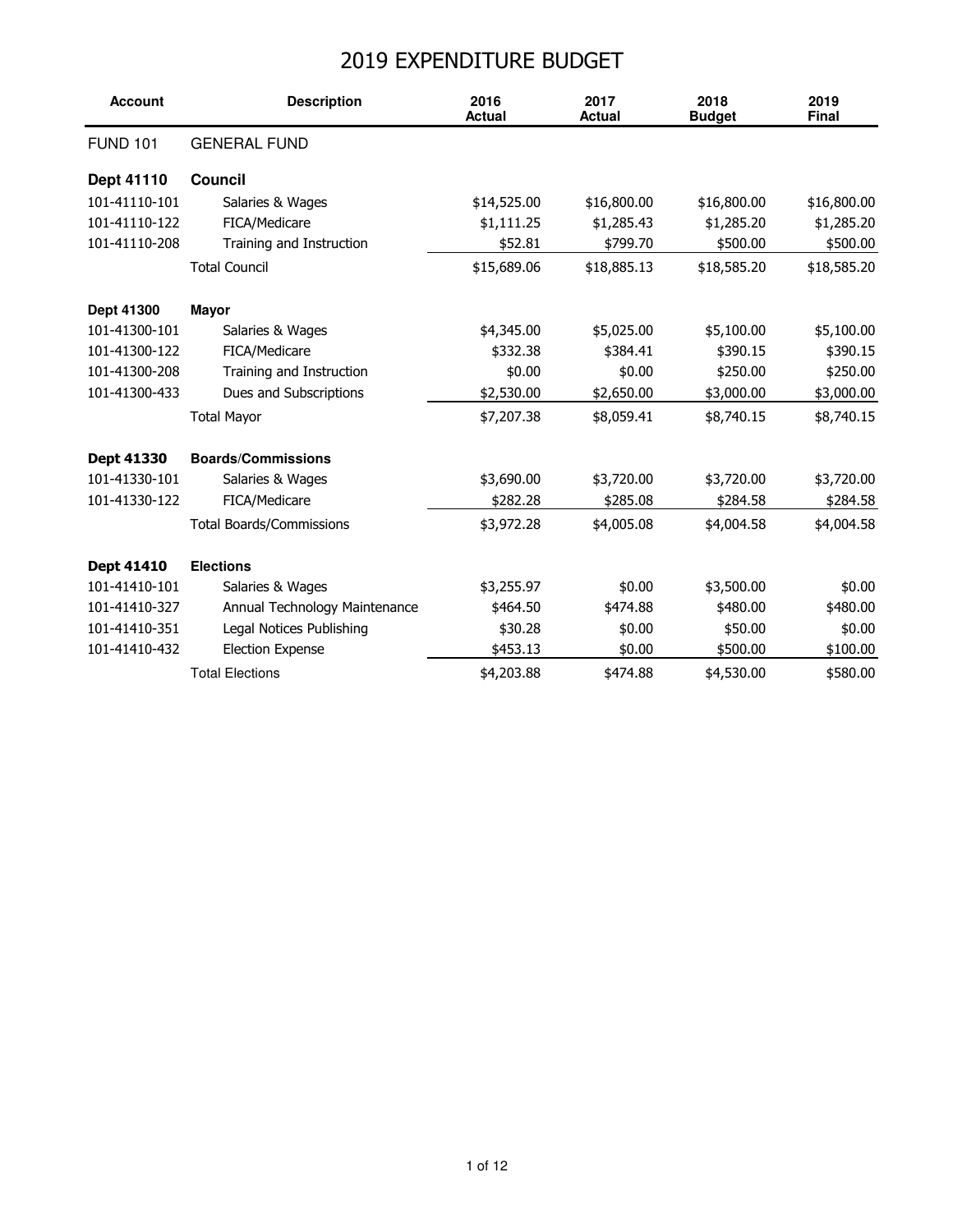| <b>Account</b> | <b>Description</b>              | 2016<br><b>Actual</b>              | 2017<br><b>Actual</b> | 2018<br><b>Budget</b>  | 2019<br>Final          |
|----------------|---------------------------------|------------------------------------|-----------------------|------------------------|------------------------|
| Dept 41500     | <b>Administration</b>           |                                    |                       |                        |                        |
| 101-41500-101  | Salaries & Wages                | \$225,472.45                       | \$121,661.35          | \$130,063.73           | \$135,843.50           |
| 101-41500-111  | Salaries Allocation             | -\$130,899.87                      | \$0.00                | \$0.00                 | \$0.00                 |
| 101-41500-121  | <b>PERA</b>                     | \$17,945.09                        | \$7,006.07            | \$9,754.78             | \$10,188.26            |
| 101-41500-122  | FICA/Medicare                   | \$18,246.42                        | \$10,365.45           | \$9,949.88             | \$10,392.03            |
| 101-41500-134  | ST/LT Disability Insurance      | \$2,502.69                         | \$2,970.48            | \$3,150.00             | \$3,200.00             |
| 101-41500-150  | Worker s Comp                   | \$1,699.07                         | \$2,361.62            | \$2,560.00             | \$2,940.00             |
| 101-41500-160  | Health/Dental Insurance         | \$38,846.42                        | \$44,569.64           | \$68,400.00            | \$61,080.00            |
| 101-41500-185  | Unemployment Compensation       | \$0.00                             | \$1,123.00            | \$5,000.00             | \$2,000.00             |
| 101-41500-200  | <b>Office Supplies</b>          | \$5,318.02                         | \$3,592.02            | \$5,500.00             | \$5,000.00             |
| 101-41500-205  | Mileage Reimbursement           | \$2,904.81                         | \$2,824.46            | \$3,000.00             | \$3,000.00             |
| 101-41500-208  | Training and Instruction        | \$820.62                           | \$1,660.19            | \$3,000.00             | \$3,000.00             |
| 101-41500-217  | <b>Education Reimbursement</b>  | \$0.00                             | \$0.00                | \$0.00                 | \$0.00                 |
| 101-41500-300  | <b>Professional Srvs</b>        | \$5,623.77                         | \$1,907.44            | \$500.00               | \$1,000.00             |
| 101-41500-301  | <b>Auditing/Acctg Services</b>  | \$11,319.62                        | \$12,763.98           | \$7,500.00             | \$6,600.00             |
| 101-41500-302  | <b>Assessor Fees</b>            | \$15,600.12                        | \$14,395.72           | \$16,000.00            | \$15,500.00            |
| 101-41500-303  | <b>Engineering Fees</b>         | \$17,262.32                        | \$24,022.95           | \$10,000.00            | \$10,000.00            |
| 101-41500-304  | Legal Fees                      | \$23,118.30                        | \$18,577.50           | \$35,000.00            | \$30,000.00            |
| 101-41500-308  | <b>Consultant Fees</b>          | \$0.00                             | \$23,499.50           | \$0.00                 | \$5,000.00             |
| 101-41500-311  | <b>Safety Training Services</b> | \$153.34                           | \$0.00                | \$80.00                | \$80.00                |
| 101-41500-321  | Telephone                       | \$5,630.18                         | \$4,971.73            | \$6,000.00             | \$6,000.00             |
| 101-41500-322  | Postage                         | \$669.82                           | \$498.79              | \$800.00               | \$1,120.00             |
| 101-41500-324  | Messenger Service               | \$27.26                            | \$0.00                | \$0.00                 | \$0.00                 |
| 101-41500-327  | Annual Technology Maintenance   | \$1,362.30                         | \$4,345.00            | \$3,000.00             | \$4,400.00             |
| 101-41500-350  | Print/Binding                   | \$4,555.40                         | \$5,451.89            | \$5,000.00             | \$5,500.00             |
| 101-41500-351  | Legal Notices Publishing        | \$1,411.55                         | \$1,783.35            | \$1,500.00             | \$1,800.00             |
| 101-41500-352  | <b>General Notices</b>          | \$0.00                             | \$477.35              | \$600.00               | \$600.00               |
| 101-41500-353  | <b>Ordinance Publication</b>    | \$997.10                           | \$527.77              | \$1,000.00             | \$1,000.00             |
| 101-41500-361  | General Liability Ins           | \$13,513.30                        | \$21,518.00           | \$22,000.00            | \$20,000.00            |
| 101-41500-381  | <b>Electric Utilities</b>       | \$4,421.16                         | \$4,538.19            | \$4,200.00             | \$4,500.00             |
| 101-41500-382  | Water/Sewer Utilities           | \$1,218.95                         | \$770.51              | \$1,200.00             | \$1,200.00             |
| 101-41500-383  | Gas Utilities                   |                                    | \$1,922.12            |                        |                        |
| 101-41500-384  | Refuse/Garbage Disposal         | \$1,452.94<br>\$723.42             | \$716.19              | \$2,000.00<br>\$800.00 | \$2,000.00<br>\$800.00 |
| 101-41500-385  | <b>Building Security</b>        | \$1,079.40                         | \$401.40              | \$600.00               | \$3,000.00             |
| 101-41500-400  | General Maintenance             | \$4,337.98                         | \$2,609.09            | \$3,000.00             | \$8,000.00             |
| 101-41500-401  | Repair Buildings                | \$1,395.40                         | \$1,650.81            | \$3,000.00             | \$4,000.00             |
| 101-41500-404  | Repair Machinery/Equipment      | \$43.81                            | \$67.49               | \$1,000.00             | \$1,000.00             |
| 101-41500-410  | Sirens/Flags                    | \$263.58                           | \$533.15              | \$750.00               | \$750.00               |
| 101-41500-411  | Culligan                        | \$294.24                           | \$419.59              | \$400.00               | \$450.00               |
| 101-41500-430  | Miscellaneous                   | \$2,331.47                         | \$855.39              | \$1,000.00             | \$1,000.00             |
| 101-41500-433  | Dues and Subscriptions          | \$2,283.00                         | \$3,543.00            | \$4,500.00             | \$4,000.00             |
| 101-41500-438  | Real Estate Taxes               | \$293.81                           | \$293.82              | \$500.00               | \$500.00               |
|                |                                 |                                    |                       |                        |                        |
| 101-41500-439  | County/State Charges            | \$0.00                             | \$0.00                | \$100.00               | \$150.00               |
| 101-41500-440  | <b>Bank Charges</b>             | \$13,371.27                        | \$2,600.86            | \$2,000.00             | \$3,000.00             |
| 101-41500-490  | Subcontracted Services          | \$7,154.00                         | \$5,249.65            | \$5,000.00             | \$5,500.00             |
|                | <b>Total Administration</b>     | \$324,764.53                       | \$359,046.51          | \$379,408.39           | \$385,093.79           |
| Dept 41900     | <b>IT Services</b>              |                                    |                       |                        |                        |
| 101-41900-230  | <b>Contracted Services</b>      | \$0.00                             | \$0.00                | \$6,825.00             | \$7,700.00             |
| 101-41900-329  | Anoka County fiber optic        | \$0.00                             | \$0.00                | \$2,520.00             | \$2,520.00             |
|                | Total IT                        | $2 \text{ of } 12 \times 10^{-10}$ | \$0.00                | \$9,345.00             | \$10,220.00            |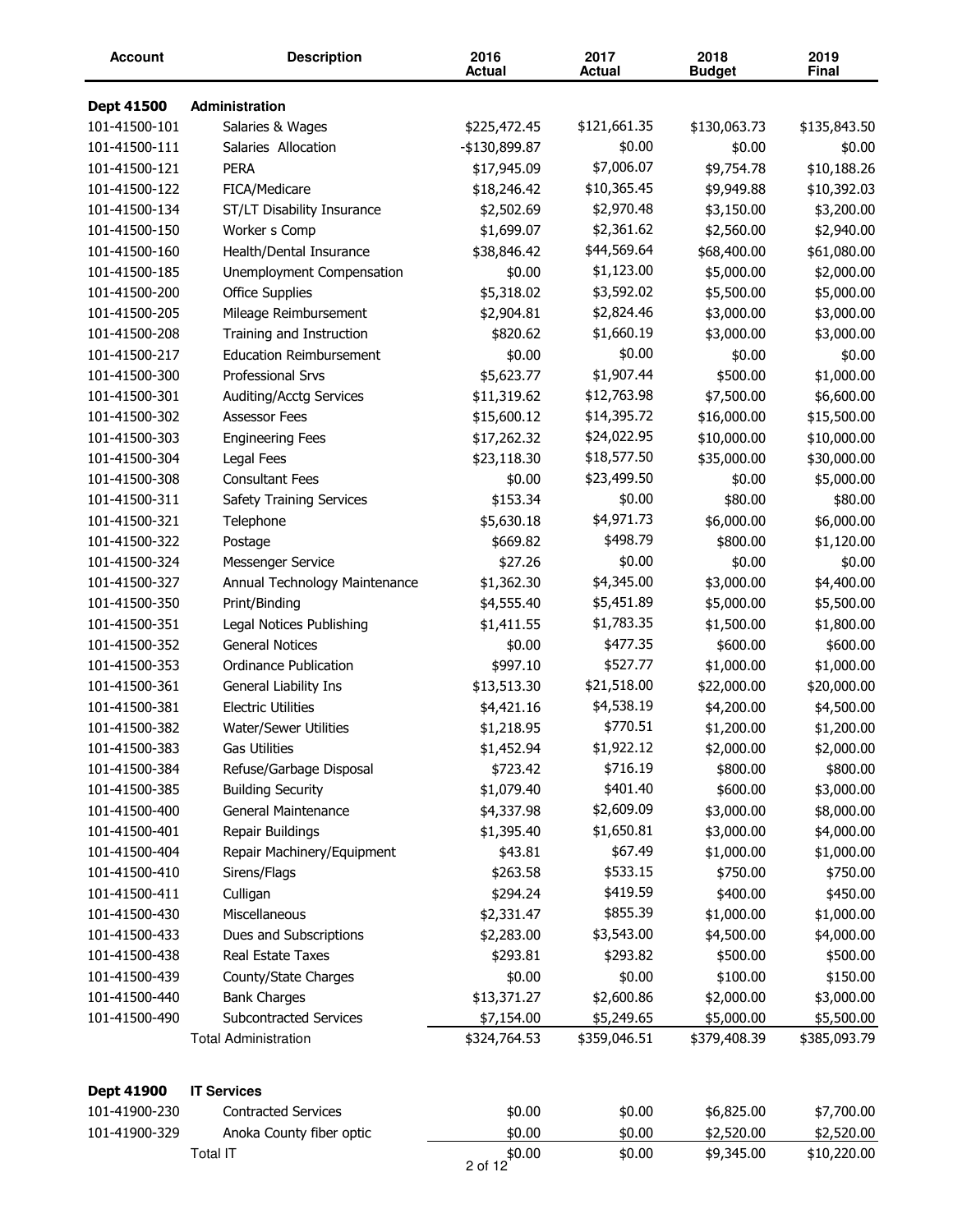| Account           | <b>Description</b>               | 2016<br><b>Actual</b> | 2017<br><b>Actual</b> | 2018<br><b>Budget</b> | 2019<br>Final |
|-------------------|----------------------------------|-----------------------|-----------------------|-----------------------|---------------|
|                   |                                  |                       |                       |                       |               |
| Dept 42110        | <b>Police</b>                    |                       |                       |                       |               |
| 101-42110-230     | <b>Contracted Services</b>       | \$734,200.92          | \$736,697.00          | \$736,697.16          | \$698,862.00  |
| 101-42110-304     | Legal Fees                       | \$90,000.00           | \$95,120.50           | \$95,000.00           | \$100,000.00  |
|                   | <b>Total Police</b>              | \$824,200.92          | \$831,817.50          | \$831,697.16          | \$798,862.00  |
| Dept 42260        | <b>Fire Department</b>           |                       |                       |                       |               |
| 101-42260-101     | Salaries & Wages                 | \$16,363.87           | \$15,770.43           | \$17,689.82           | \$18,440.43   |
| 101-42260-103     | Firemen Wages                    | \$59,481.17           | \$70,626.14           | \$75,000.00           | \$80,000.00   |
| 101-42260-121     | <b>PERA</b>                      | \$0.00                | \$1,124.60            | \$1,326.74            | \$1,383.03    |
| 101-42260-122     | FICA/Medicare                    | \$5,743.03            | \$6,560.03            | \$7,090.77            | \$7,530.69    |
| 101-42260-150     | Worker s Comp                    | \$3,521.07            | \$4,728.63            | \$5,120.00            | \$5,460.00    |
| 101-42260-165     | Life Insurance                   | \$0.00                | \$152.00              | \$200.00              | \$200.00      |
| 101-42260-180     | City Contribution FRA            | \$7,241.00            | \$16,422.00           | \$11,644.00           | \$18,000.00   |
| 101-42260-200     | <b>Office Supplies</b>           | \$126.96              | \$68.50               | \$200.00              | \$200.00      |
| 101-42260-207     | Physical & Fit Training          | \$1,242.00            | \$2,004.00            | \$1,800.00            | \$8,000.00    |
| 101-42260-208     | Training and Instruction         | \$11,372.62           | \$16,928.39           | \$18,000.00           | \$20,000.00   |
| 101-42260-210     | <b>Operating Supplies</b>        | \$2,390.48            | \$3,343.52            | \$2,200.00            | \$2,500.00    |
| 101-42260-212     | Gas & Oil                        | \$895.55              | \$1,347.34            | \$2,000.00            | \$2,000.00    |
| 101-42260-214     | Fire Uniforms                    | \$3,769.94            | \$2,717.25            | \$2,000.00            | \$2,000.00    |
| 101-42260-215     | Shop Supplies                    | \$302.12              | \$0.00                | \$600.00              | \$600.00      |
| 101-42260-218     | Medical/First Aid Supplies       | \$990.24              | \$765.23              | \$1,200.00            | \$1,200.00    |
| 101-42260-219     | Fire Prevention                  | \$1,215.44            | \$146.53              | \$1,500.00            | \$1,500.00    |
| 101-42260-229     | Turn Out Gear                    | \$7,124.86            | \$6,056.13            | \$4,000.00            | \$4,000.00    |
| 101-42260-230     | <b>IT Services</b>               | \$0.00                | \$0.00                | \$1,950.00            | \$2,200.00    |
| 101-42260-303     | <b>Engineering Fees</b>          | \$0.00                | \$0.00                | \$0.00                | \$0.00        |
| 101-42260-304     | Legal Fees                       | \$0.00                | \$225.00              | \$400.00              | \$400.00      |
| 101-42260-321     | Telephone                        | \$450.72              | \$0.00                | \$1,300.00            | \$1,300.00    |
| 101-42260-322     | Postage                          | \$218.82              | \$134.63              | \$400.00              | \$240.00      |
| 101-42260-323     | Radio Units/User Fees            | \$993.60              | \$1,667.70            | \$1,200.00            | \$1,200.00    |
| 101-42260-327     | Annual Technology Maintenance    | \$0.00                | \$818.00              | \$900.00              | \$1,600.00    |
| 101-42260-329     | Cable/Internet                   | \$1,117.61            | \$726.61              | \$0.00                | \$0.00        |
| 101-42260-361     | General Liability Ins            | \$3,974.50            | \$3,097.00            | \$4,000.00            | \$4,000.00    |
| 101-42260-381     | <b>Electric Utilities</b>        | \$1,666.02            | \$1,616.67            | \$2,000.00            | \$2,000.00    |
| 101-42260-382     | <b>Water/Sewer Utilities</b>     | \$408.87              | \$339.97              | \$500.00              | \$500.00      |
| 101-42260-383     | <b>Gas Utilities</b>             | \$1,638.75            | \$2,025.98            | \$4,000.00            | \$4,000.00    |
| 101-42260-400     | General Maintenance              | \$1,967.90            | \$1,555.55            | \$2,500.00            | \$3,500.00    |
| 101-42260-401     | Repair Buildings                 | \$0.00                | \$0.00                | \$0.00                | \$1,500.00    |
| 101-42260-404     | Repair Machinery/Equipment       | \$12,407.86           | \$6,098.77            | \$13,000.00           | \$13,000.00   |
| 101-42260-411     | Culligan                         | \$325.28              | \$419.59              | \$350.00              | \$400.00      |
| 101-42260-430     | Miscellaneous                    | \$898.77              | \$1,465.55            | \$1,300.00            | \$1,500.00    |
| 101-42260-433     | Dues and Subscriptions           | \$1,488.00            | \$1,316.00            | \$1,200.00            | \$1,400.00    |
|                   | <b>Total Fire Dept</b>           | \$149,337.05          | \$170,267.74          | \$186,571.33          | \$211,754.16  |
| <b>Dept 42400</b> | <b>Building Inspection</b>       |                       |                       |                       |               |
| 101-42400-100     |                                  |                       |                       |                       |               |
|                   | <b>Building Inspections</b>      | \$64,463.73           | \$68,128.36           | \$65,000.00           | \$70,000.00   |
| 101-42400-327     | Annual Technology Maintenance    | \$2,090.00            | \$3,585.00            | \$4,000.00            | \$4,000.00    |
|                   | <b>Total Building Inspection</b> | \$66,553.73           | \$71,713.36           | \$69,000.00           | \$74,000.00   |
| Dept 42700        | <b>Animal Control</b>            |                       |                       |                       |               |
| 101-42700-230     | <b>Contracted Services</b>       | \$0.00                | \$0.00                | \$500.00              | \$300.00      |
|                   | <b>Total Animal Control</b>      | \$0.00                | \$0.00                | \$500.00              | \$300.00      |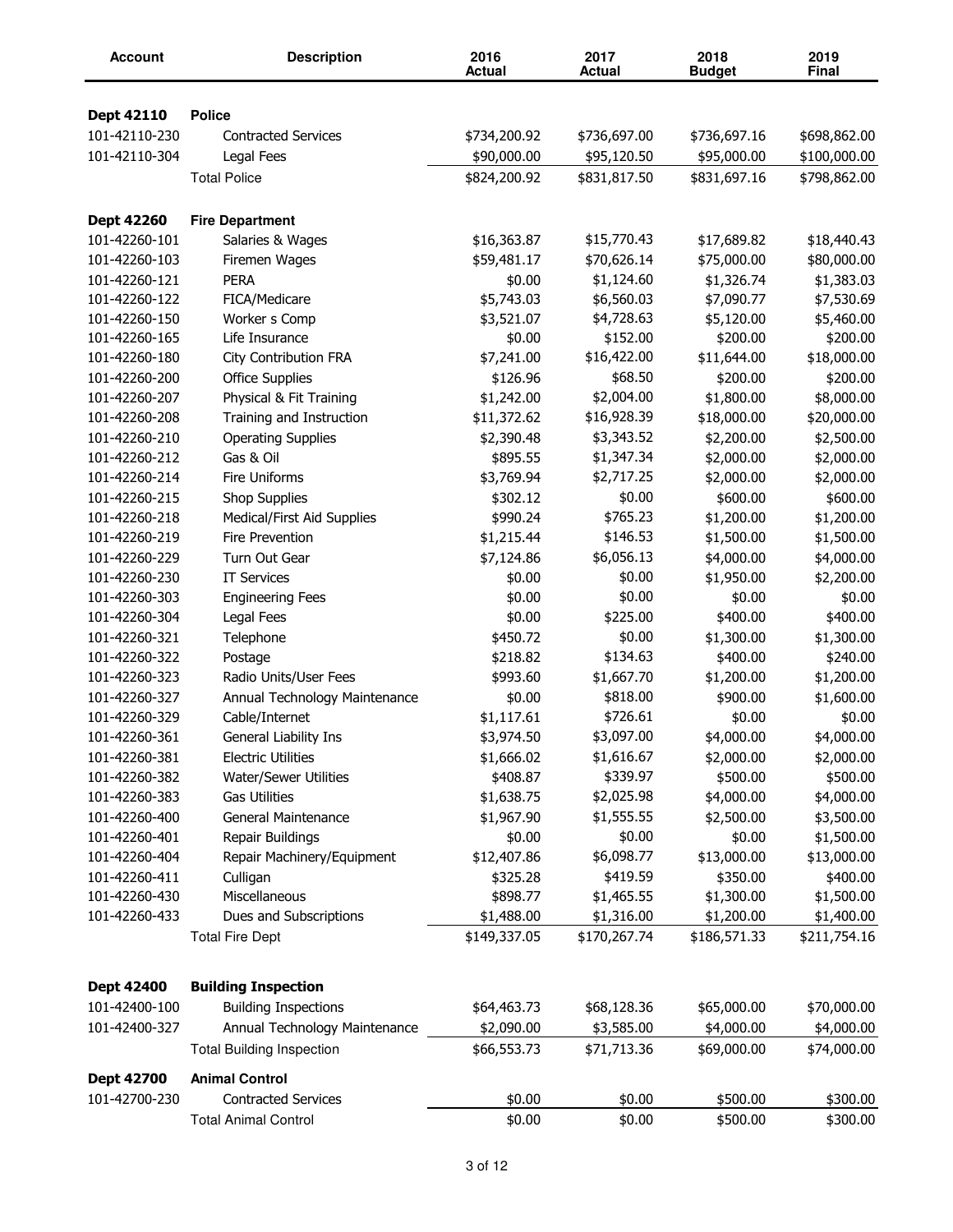| Account       | <b>Description</b>                    | 2016<br><b>Actual</b>    | 2017<br><b>Actual</b>    | 2018<br><b>Budget</b>    | 2019<br>Final            |
|---------------|---------------------------------------|--------------------------|--------------------------|--------------------------|--------------------------|
| Dept 43100    | <b>Streets</b>                        |                          |                          |                          |                          |
| 101-43100-101 | Salaries & Wages                      | \$79,498.84              | \$51,570.92              | \$50,511.40              | \$55,683.54              |
| 101-43100-104 | <b>Temporary Employees</b>            | \$12,111.95              | \$5,236.95               | \$2,997.60               | \$3,120.00               |
| 101-43100-111 | Salaries Allocation                   | $-$ \$42,104.67          | \$0.00                   | \$0.00                   | \$0.00                   |
| 101-43100-121 | <b>PERA</b>                           | \$6,870.97               | \$3,988.38               | \$3,788.36               | \$4,176.27               |
| 101-43100-122 | FICA/Medicare                         | \$6,906.93               | \$4,217.25               | \$4,093.44               | \$4,498.47               |
| 101-43100-134 | ST/LT Disability Insurance            | \$840.40                 | \$960.84                 | \$1,055.25               | \$1,055.25               |
| 101-43100-150 | Worker s Comp                         | \$8,185.64               | \$9,311.07               | \$10,240.00              | \$10,920.00              |
| 101-43100-160 | Health/Dental Insurance               | \$20,627.00              | \$18,405.60              | \$18,360.00              | \$19,404.00              |
| 101-43100-175 | Clothing Allowance                    | \$1,437.79               | \$160.00                 | \$160.00                 | \$160.00                 |
| 101-43100-208 | Training and Instruction              | \$0.00                   | \$760.00                 | \$300.00                 | \$300.00                 |
| 101-43100-210 | <b>Operating Supplies</b>             | \$2,497.14               | \$3,176.13               | \$3,000.00               | \$3,000.00               |
| 101-43100-212 | Gas & Oil                             | \$1,390.09               | \$1,260.08               | \$2,000.00               | \$2,400.00               |
| 101-43100-213 | Uniforms                              | \$0.00                   | \$0.00                   | \$400.00                 | \$160.00                 |
| 101-43100-217 | <b>Education Reimbursement</b>        | \$0.00                   | \$0.00                   | \$0.00                   | \$0.00                   |
| 101-43100-218 | Medical/First Aid Supplies            | \$0.00                   | \$0.00                   | \$100.00                 | \$100.00                 |
| 101-43100-221 | <b>Equipment Parts</b>                | \$1,416.41               | \$377.36                 | \$0.00                   | \$1,200.00               |
| 101-43100-222 | Tires                                 | \$0.00                   | \$123.74                 | \$240.00                 | \$1,000.00               |
| 101-43100-224 | <b>Street Maint Materials</b>         | \$2,944.18               | \$632.47                 | \$3,000.00               | \$3,000.00               |
| 101-43100-225 | General Street Maintenance            | \$0.00                   | \$0.00                   | \$5,000.00               | \$5,000.00               |
| 101-43100-226 | <b>Street Signs</b>                   | \$94.42                  | \$4,471.70               | \$800.00                 | \$800.00                 |
| 101-43100-230 | <b>IT Services</b>                    | \$0.00                   | \$0.00                   | \$1,950.00               | \$2,200.00               |
| 101-43100-231 | Snow Removal Materials                | \$4,449.20               | \$3,445.28               | \$7,500.00               | \$7,500.00               |
| 101-43100-232 | <b>Street Sweeping</b>                | \$4,380.00               | \$9,405.00               | \$6,000.00               | \$8,000.00               |
| 101-43100-240 | Small Tools and Minor Equip           | \$2,083.00               | \$2,007.75               | \$2,000.00               | \$5,000.00               |
| 101-43100-303 | <b>Engineering Fees</b>               | \$15,249.00              | \$0.00                   | \$1,500.00               | \$500.00                 |
| 101-43100-311 | Safety Training Services              | \$521.34                 | \$0.00                   | \$320.00                 | \$320.00                 |
| 101-43100-321 | Telephone                             | \$687.78                 | \$440.67                 | \$700.00                 | \$600.00                 |
| 101-43100-329 | Cable/Internet                        | \$603.81                 | \$400.14                 | \$0.00                   | \$0.00                   |
| 101-43100-361 | General Liability Ins                 | \$5,663.66               | \$4,633.20               | \$5,000.00               | \$5,000.00               |
| 101-43100-381 | <b>Electric Utilities</b>             | \$1,396.82               | \$3,755.61               | \$4,000.00               | \$4,000.00               |
| 101-43100-382 | Water/Sewer Utilities                 | \$96.03                  | \$51.86                  | \$120.00                 | \$120.00                 |
| 101-43100-383 | <b>Gas Utilities</b>                  | \$594.20                 | \$767.88                 | \$1,000.00               | \$1,000.00               |
| 101-43100-384 | Refuse/Garbage Disposal               | \$396.78                 | \$385.41                 | \$500.00                 | \$500.00                 |
| 101-43100-386 | <b>Street Lights</b>                  | \$13,967.80              | \$10,756.23              | \$14,000.00              | \$13,000.00              |
| 101-43100-400 | General Maintenance                   | \$901.41                 | \$70.25                  | \$11,000.00              | \$1,000.00               |
| 101-43100-401 | Repair Buildings                      | \$2,729.85               | \$157.25                 | \$2,000.00               | \$5,000.00               |
| 101-43100-404 | Repair Machinery/Equipment            | \$10,627.35              | \$3,814.31               | \$7,500.00               | \$10,000.00              |
| 101-43100-416 | <b>Equipment Rentals</b>              | \$750.00                 | \$54.00                  | \$500.00                 | \$500.00                 |
| 101-43100-430 | Miscellaneous<br><b>Total Streets</b> | \$531.48<br>\$168,346.60 | \$396.03<br>\$145,193.36 | \$500.00<br>\$172,136.04 | \$500.00<br>\$180,717.53 |
| Dept 43500    | <b>Recycling</b>                      |                          |                          |                          |                          |
| 101-43500-101 | Salaries & Wages                      | \$14,221.34              | \$14,022.34              | \$12,018.73              | \$12,286.72              |
| 101-43500-121 | <b>PERA</b>                           | \$0.00                   | \$1,013.26               | \$901.40                 | \$921.50                 |
| 101-43500-122 |                                       | \$1,126.19               | \$1,069.76               | \$919.43                 | \$939.93                 |
|               | FICA/Medicare                         |                          |                          |                          |                          |
| 101-43500-203 | Printing                              | \$925.58                 | \$2,105.09               | \$1,500.00               | \$1,500.00               |
| 101-43500-230 | <b>Contracted Services</b>            | \$5,538.45               | \$7,471.67               | \$5,500.00               | \$9,000.00               |
| 101-43500-310 | <b>Other Professional Services</b>    | \$0.00                   | \$0.00                   | \$0.00                   | \$0.00                   |
| 101-43500-322 | Postage                               | \$2,575.76               | \$1,586.24               | \$2,640.00               | \$2,000.00               |
| 101-43500-430 | Miscellaneous                         | \$509.64                 | \$363.31                 | \$600.00                 | \$600.00                 |
|               | <b>Total Recycling</b>                | \$24,896.96              | \$27,631.67              | \$24,079.57              | \$27,248.16              |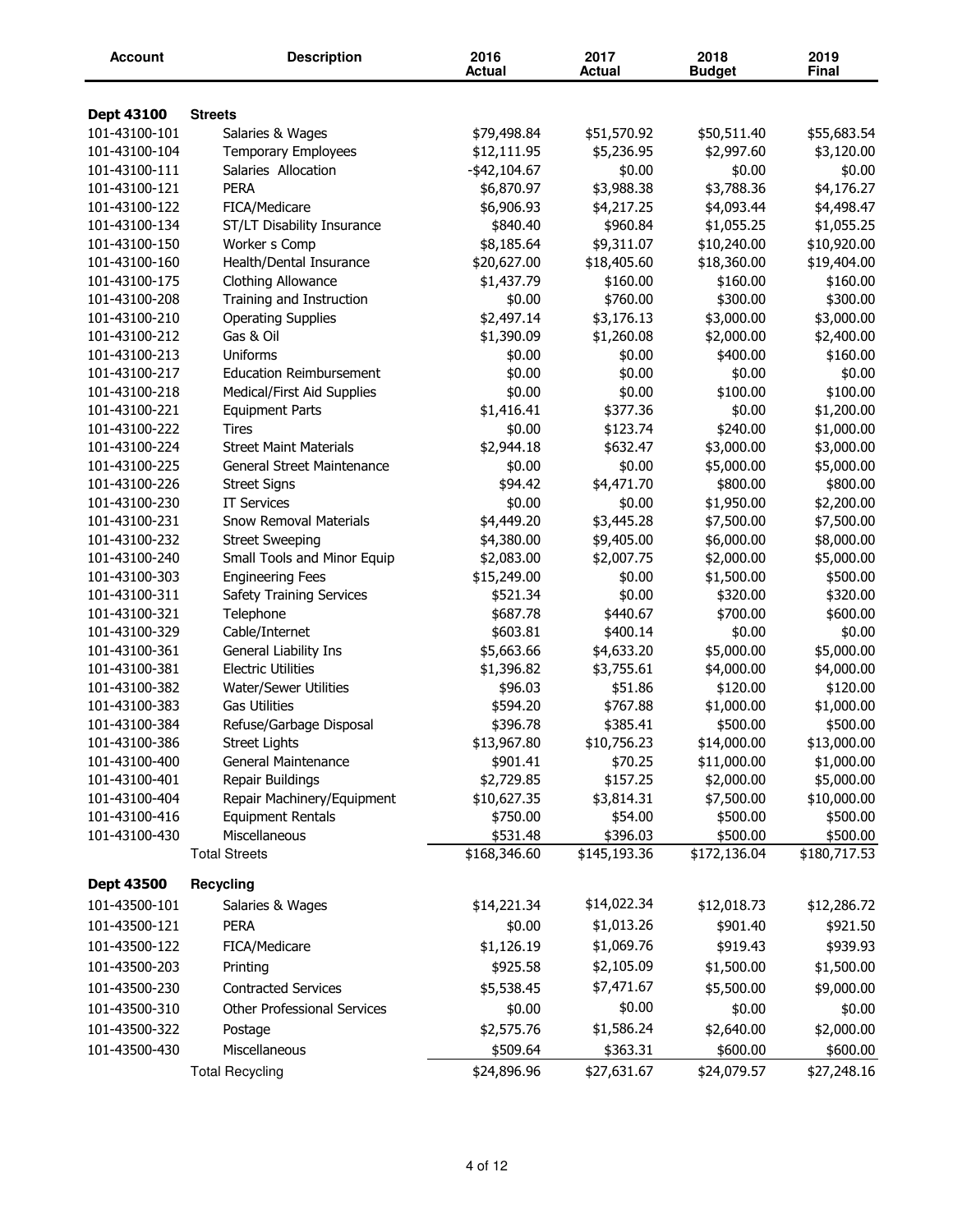| <b>Account</b>    | <b>Description</b>               | 2016<br><b>Actual</b> | 2017<br><b>Actual</b>                                       | 2018<br><b>Budget</b> | 2019<br><b>Final</b> |
|-------------------|----------------------------------|-----------------------|-------------------------------------------------------------|-----------------------|----------------------|
|                   |                                  |                       |                                                             |                       |                      |
| <b>Dept 45200</b> | <b>Parks</b>                     |                       |                                                             |                       |                      |
| 101-45200-101     | Salaries & Wages                 | \$52,052.37           | \$34,380.60                                                 | \$33,674.26           | \$37,122.36          |
| 101-45200-104     | <b>Temporary Employees</b>       | \$8,074.63            | \$3,491.30                                                  | \$1,998.40            | \$2,080.00           |
| 101-45200-111     | Salaries Allocation              | -\$28,069.75          | \$0.00                                                      | \$0.00                | \$0.00               |
| 101-45200-121     | <b>PERA</b>                      | \$4,637.66            | \$2,662.88                                                  | \$2,525.57            | \$2,784.18           |
| 101-45200-122     | FICA/Medicare                    | \$4,536.16            | \$2,815.53                                                  | \$2,728.96            | \$2,998.98           |
| 101-45200-134     | ST/LT Disability Insurance       | \$560.23              | \$640.56                                                    | \$703.50              | \$703.50             |
| 101-45200-150     | Worker s Comp                    | \$2,413.63            | \$3,635.12                                                  | \$4,160.00            | \$4,200.00           |
| 101-45200-160     | Health/Dental Insurance          | \$13,925.20           | \$12,270.58                                                 | \$12,240.00           | \$12,936.00          |
| 101-45200-175     | Clothing Allowance               | \$521.16              | \$160.00                                                    | \$160.00              | \$160.00             |
| 101-45200-208     | Training and Instruction         | \$0.00                | \$972.07                                                    | \$200.00              | \$200.00             |
| 101-45200-210     | <b>Operating Supplies</b>        | \$1,416.64            | \$2,631.28                                                  | \$3,000.00            | \$3,000.00           |
| 101-45200-212     | Gas & Oil                        | \$1,389.59            | \$2,548.47                                                  | \$2,400.00            | \$2,400.00           |
| 101-45200-213     | Uniforms                         | \$0.00                | \$0.00                                                      | \$400.00              | \$160.00             |
| 101-45200-216     | Chemicals/Fertilizer             | \$0.00                | \$0.00                                                      | \$1,000.00            | \$1,000.00           |
| 101-45200-221     | <b>Equipment Parts</b>           | \$1,300.44            | \$123.74                                                    | \$0.00                | \$300.00             |
| 101-45200-222     | Tires                            | \$248.00              | \$301.24                                                    | \$240.00              | \$500.00             |
| 101-45200-230     | <b>IT Services</b>               | \$0.00                | \$0.00                                                      | \$1,950.00            | \$2,200.00           |
| 101-45200-240     | Small Tools and Minor Equip      | \$638.20              | \$619.17                                                    | \$1,000.00            | \$1,000.00           |
| 101-45200-311     | Safety Training Services         | \$521.34              | \$0.00                                                      | \$320.00              | \$320.00             |
| 101-45200-321     | Telephone                        | \$687.73              | \$440.67                                                    | \$700.00              | \$600.00             |
| 101-45200-329     | Cable/Internet                   | \$402.54              | \$266.77                                                    | \$0.00                | \$0.00               |
| 101-45200-361     | General Liability Ins            | \$3,974.50            | \$5,310.80                                                  | \$5,400.00            | \$5,400.00           |
| 101-45200-381     | <b>Electric Utilities</b>        | \$4,422.63            | \$6,651.28                                                  | \$4,500.00            | \$4,500.00           |
| 101-45200-382     | Water/Sewer Utilities            | \$350.39              | \$525.89                                                    | \$300.00              | \$300.00             |
| 101-45200-383     | <b>Gas Utilities</b>             | \$594.25              | \$742.79                                                    | \$1,000.00            | \$1,000.00           |
| 101-45200-384     | Refuse/Garbage Disposal          | \$396.78              | \$385.41                                                    | \$500.00              | \$500.00             |
| 101-45200-400     | General Maintenance              | \$1,595.07            | \$3,058.04                                                  | \$2,000.00            | \$3,500.00           |
| 101-45200-401     | Repair Buildings                 | \$814.42              | \$2,736.77                                                  | \$2,000.00            | \$2,000.00           |
| 101-45200-402     | Vandalism Repairs                | \$1,454.32            | \$0.00                                                      | \$500.00              | \$500.00             |
| 101-45200-404     | Repair Machinery/Equipment       | \$2,431.71            | \$2,569.54                                                  | \$3,500.00            | \$3,500.00           |
| 101-45200-416     | <b>Equipment Rentals</b>         | \$762.10              | \$148.90                                                    | \$500.00              | \$500.00             |
| 101-45200-418     | Other Rentals                    | \$550.39              | \$494.50                                                    | \$500.00              | \$500.00             |
| 101-45200-430     | Miscellaneous                    | \$658.24              | \$340.00                                                    | \$300.00              | \$300.00             |
|                   | <b>Total Parks</b>               | \$83,260.57           | \$90,923.90                                                 | \$90,400.69           | \$97,165.02          |
| Dept 49000        | <b>Transfers</b>                 |                       |                                                             |                       |                      |
| 101-49000-700     | Transfers to Other Funds         | \$63,604.58           | \$0.00                                                      | \$0.00                | \$0.00               |
| 101-49000-730     |                                  |                       |                                                             |                       |                      |
|                   | <b>Excess Reserves Transfers</b> | \$0.00                | \$0.00                                                      | \$0.00                | \$0.00               |
|                   | <b>Total Transfers</b>           | \$63,604.58           | \$0.00                                                      | \$0.00                | \$0.00               |
|                   | TOTAL FUND 101 GENERAL FUND      |                       | \$1,736,037.54 \$1,728,018.54 \$1,798,998.10 \$1,817,270.58 |                       |                      |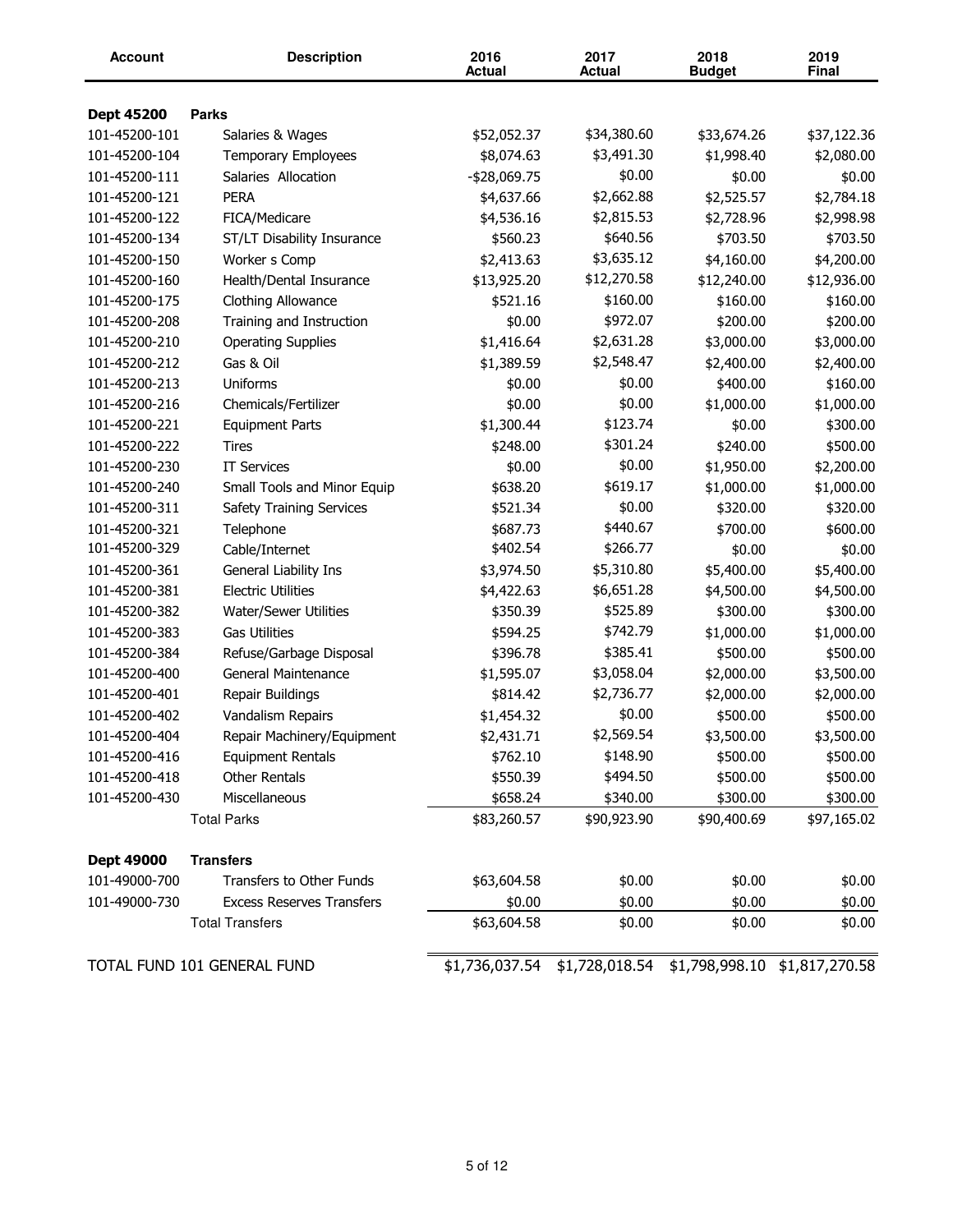| <b>Account</b>  | <b>Description</b>              | 2016<br><b>Actual</b> | 2017<br><b>Actual</b> | 2018<br><b>Budget</b> | 2019<br><b>Final</b> |
|-----------------|---------------------------------|-----------------------|-----------------------|-----------------------|----------------------|
|                 |                                 |                       |                       |                       |                      |
| <b>FUND 220</b> | LOVELL BUILDING                 |                       |                       |                       |                      |
| Dept 41500      | Administration                  |                       |                       |                       |                      |
| 220-41500-101   | <b>Salaries</b>                 | \$0.00                | \$0.00                | \$50,614.04           | \$52,640.86          |
| 220-41500-111   | Salaries Allocation             | \$29,323.34           | \$25,291.30           | \$0.00                | \$0.00               |
| 220-41500-121   | <b>PERA</b>                     | \$0.00                | \$1,828.69            | \$3,796.05            | \$3,948.06           |
| 220-41500-122   | FICA/Medicare                   | \$0.00                | \$1,882.10            | \$3,871.97            | \$4,027.03           |
| 220-41500-301   | Auditing/Acctg Services         | \$1,738.50            | \$1,268.50            | \$2,200.00            | \$2,200.00           |
| 220-41500-303   | <b>Engineering Fees</b>         | \$0.00                | \$0.00                | \$0.00                | \$0.00               |
| 220-41500-304   | Legal Fees                      | \$0.00                | \$0.00                | \$0.00                | \$0.00               |
| 220-41500-311   | <b>Safety Training Services</b> | \$153.33              | \$0.00                | \$80.00               | \$0.00               |
| 220-41500-322   | Postage                         | \$373.20              | \$336.43              | \$400.00              | \$0.00               |
| 220-41500-361   | General Liability Ins           | \$3,477.69            | \$3,111.00            | \$3,500.00            | \$0.00               |
| 220-41500-405   | Depreciation                    | \$27,955.20           | \$27,955.20           | \$18,000.00           | \$0.00               |
| 220-41500-430   | Miscellaneous                   | $-$1.36$              | \$725.41              | \$200.00              | \$0.00               |
| 220-41500-438   | Real Estate Taxes               | \$27,409.60           | \$17,196.73           | \$23,000.00           | \$23,000.00          |
|                 |                                 | \$90,429.50           | \$79,595.36           | \$105,662.07          | \$85,815.95          |
| Dept 46000      | Cleaning                        |                       |                       |                       |                      |
| 220-46000-209   | <b>Cleaning Supplies</b>        | \$847.28              | \$623.93              | \$2,000.00            | \$0.00               |
| 220-46000-230   | <b>Contracted Services</b>      | \$7,038.84            | \$7,147.22            | \$8,000.00            | \$0.00               |
| 220-46000-384   | Refuse/Garbage Disposal         | \$5,230.85            | \$5,176.55            | \$5,100.00            | \$0.00               |
|                 |                                 | \$13,116.97           | \$12,947.70           | \$15,100.00           | \$0.00               |
| Dept 47000      | Repairs/Maintenance             |                       |                       |                       |                      |
| 220-47000-230   | <b>Contracted Services</b>      | \$1,132.50            | \$747.87              | \$1,500.00            | \$0.00               |
| 220-47000-400   | General Maintenance             | \$2,469.02            | \$548.74              | \$1,500.00            | \$0.00               |
| 220-47000-401   | Repair Buildings                | \$2,057.70            | \$4,513.24            | \$3,000.00            | \$0.00               |
| 220-47000-406   | Plumbing                        | \$1,000.98            | \$0.00                | \$1,500.00            | \$0.00               |
| 220-47000-407   | Heating/AC                      | \$5,800.01            | \$728.75              | \$5,000.00            | \$0.00               |
| 220-47000-408   | Painting/Decorating             | \$0.00                | \$0.00                | \$200.00              | \$0.00               |
| 220-47000-430   | Miscellaneous                   | \$0.00                | \$0.00                | \$200.00              | \$0.00               |
|                 | <b>Total Repairs</b>            | \$12,460.21           | \$6,538.60            | \$12,900.00           | \$0.00               |
| Dept 47500      | <b>Utilities</b>                |                       |                       |                       |                      |
| 220-47500-381   | <b>Electric Utilities</b>       | \$33,862.27           | \$30,376.35           | \$32,000.00           | \$0.00               |
| 220-47500-382   | Water/Sewer Utilities           | \$6,159.69            | \$3,137.50            | \$6,000.00            | \$0.00               |
| 220-47500-383   | <b>Gas Utilities</b>            | \$12,771.89           | \$14,459.73           | \$15,000.00           | \$0.00               |
|                 | <b>Total Utilities</b>          | \$52,793.85           | \$47,973.58           | \$53,000.00           | \$0.00               |
| Dept 48000      | Grounds/Security                |                       |                       |                       |                      |
| 220-48000-385   | <b>Building Security</b>        | \$2,518.05            | \$354.82              | \$2,000.00            | \$0.00               |
| 220-48000-400   | General Maintenance             | \$361.00              | \$0.00                | \$1,500.00            | \$0.00               |
|                 | <b>Total Grounds</b>            | \$2,879.05            | \$354.82              | \$3,500.00            | \$0.00               |
|                 |                                 |                       |                       |                       |                      |
|                 | TOTAL FUND 220 LOVELL BUILDING  | \$171,679.58          | \$147,410.06          | \$190,162.07          | \$85,815.95          |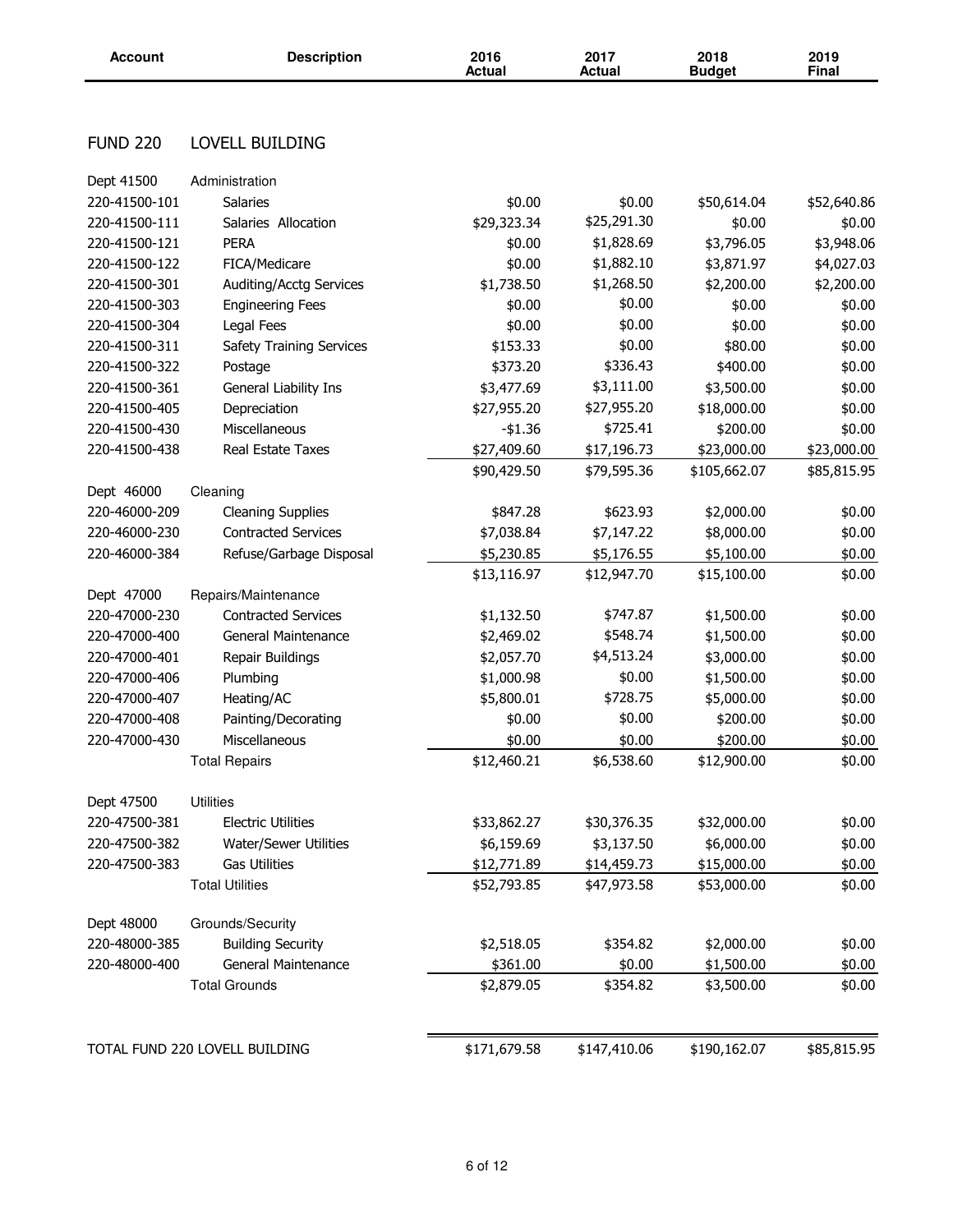| <b>Account</b>  | <b>Description</b>              | 2016<br><b>Actual</b> | 2017<br><b>Actual</b> | 2018<br><b>Budget</b> | 2019<br>Final |
|-----------------|---------------------------------|-----------------------|-----------------------|-----------------------|---------------|
|                 |                                 |                       |                       |                       |               |
| <b>FUND 310</b> | <b>CAPITAL PROJECTS</b>         |                       |                       |                       |               |
| Dept 41500      | Administration                  |                       |                       |                       |               |
| 310-00000-500   | Capital Expenditures            | \$0.00                | \$0.00                | \$0.00                | \$0.00        |
| 310-41500-520   | <b>Buildings and Structures</b> | \$33,633.00           | \$0.00                | \$0.00                | \$70,000.00   |
| 310-41500-530   | Improvements Other Than Bldgs   | \$0.00                | \$5,585.00            | \$0.00                | \$0.00        |
| 310-41500-540   | <b>Heavy Machinery</b>          | \$0.00                | \$0.00                | \$0.00                | \$0.00        |
| 310-41500-570   | Office Equip and Furnishings    | \$19,462.57           | \$10,489.38           | \$16,000.00           | \$6,000.00    |
| 310-41500-580   | Other Equipment                 | \$12,637.73           | \$0.00                | \$5,000.00            | \$10,000.00   |
|                 | <b>Total Administration</b>     | \$65,733.30           | \$16,074.38           | \$21,000.00           | \$86,000.00   |
| Dept 42260      | Fire Department                 |                       |                       |                       |               |
| 310-42260-500   | Capital Expenditures            | \$8,853.50            | \$234,327.07          | \$0.00                | \$40,000.00   |
| 310-42260-520   | <b>Buildings and Structures</b> | \$19,147.29           | \$0.00                | \$0.00                | \$0.00        |
| 310-42260-570   | Office Equip and Furn.          | \$0.00                | \$0.00                | \$0.00                | \$0.00        |
| 310-42260-580   | Other Equipment                 | \$0.00                | \$0.00                | \$0.00                | \$10,000.00   |
|                 | <b>Total Fire Department</b>    | \$28,000.79           | \$234,327.07          | \$0.00                | \$50,000.00   |
| Dept 43100      | <b>Streets</b>                  |                       |                       |                       |               |
| 310-43100-500   | Capital Expenditures            | \$0.00                | \$0.00                | \$0.00                | \$36,500.00   |
| 310-43100-520   | <b>Buildings and Structures</b> | \$4,743.00            | \$0.00                | \$37,500.00           | \$150,000.00  |
| 310-43100-530   | Improvements Other Than Bldgs   | \$0.00                | \$0.00                | \$0.00                | \$0.00        |
| 310-43100-540   | <b>Heavy Machinery</b>          | \$0.00                | \$0.00                | \$0.00                | \$0.00        |
| 310-43100-550   | Motor Vehicles                  | \$0.00                | \$0.00                | \$44,000.00           | \$0.00        |
| 310-43100-580   | Other Equipment                 | \$0.00                | \$0.00                | \$0.00                | \$0.00        |
|                 | <b>Total Streets</b>            | \$4,743.00            | \$0.00                | \$81,500.00           | \$186,500.00  |
| Dept 45200      | Parks                           |                       |                       |                       |               |
| 310-45200-500   | Capital Expenditures            | \$0.00                | \$26,575.16           | \$5,000.00            | \$5,000.00    |
|                 | <b>Total Parks</b>              | \$0.00                | \$26,575.16           | \$5,000.00            | \$5,000.00    |
| 310-49000-700   | Transfers to Other Funds        | \$0.00                | \$5,000.00            | \$25,000.00           | \$25,000.00   |
| 310-49000-709   | <b>Interfund Transfer</b>       | \$0.00                | \$0.00                | \$0.00                | \$0.00        |
|                 |                                 | \$0.00                | \$5,000.00            | \$25,000.00           | \$25,000.00   |
|                 | TOTAL FUND 310 CAPITAL PROJECTS | \$98,477.09           | \$281,976.61          | \$132,500.00          | \$352,500.00  |
| <b>FUND 330</b> | <b>WATER CAPITAL FUND</b>       |                       |                       |                       |               |
| 330-00000-500   | Capital Expenditures            | \$108,118.72          | \$0.00                | \$0.00                | \$0.00        |
|                 | Total                           | \$108,118.72          | \$0.00                | \$0.00                | \$0.00        |
| <b>FUND 370</b> | <b>SEWER CAPITAL FUND</b>       |                       |                       |                       |               |
| 370-00000-500   | Capital Expenditures            | \$5,061.75            | \$0.00                | \$0.00                | \$0.00        |
|                 | Total                           | \$5,061.75            | \$0.00                | \$0.00                | \$0.00        |
|                 |                                 |                       |                       |                       |               |
| <b>FUND 405</b> | <b>PARK DEDICATION FUND</b>     |                       |                       |                       |               |
| 405-45200-500   | Capital Expenditures            | \$0.00                | \$0.00                | \$0.00                | \$0.00        |
|                 | Total                           | \$0.00                | \$0.00                | \$0.00                | \$0.00        |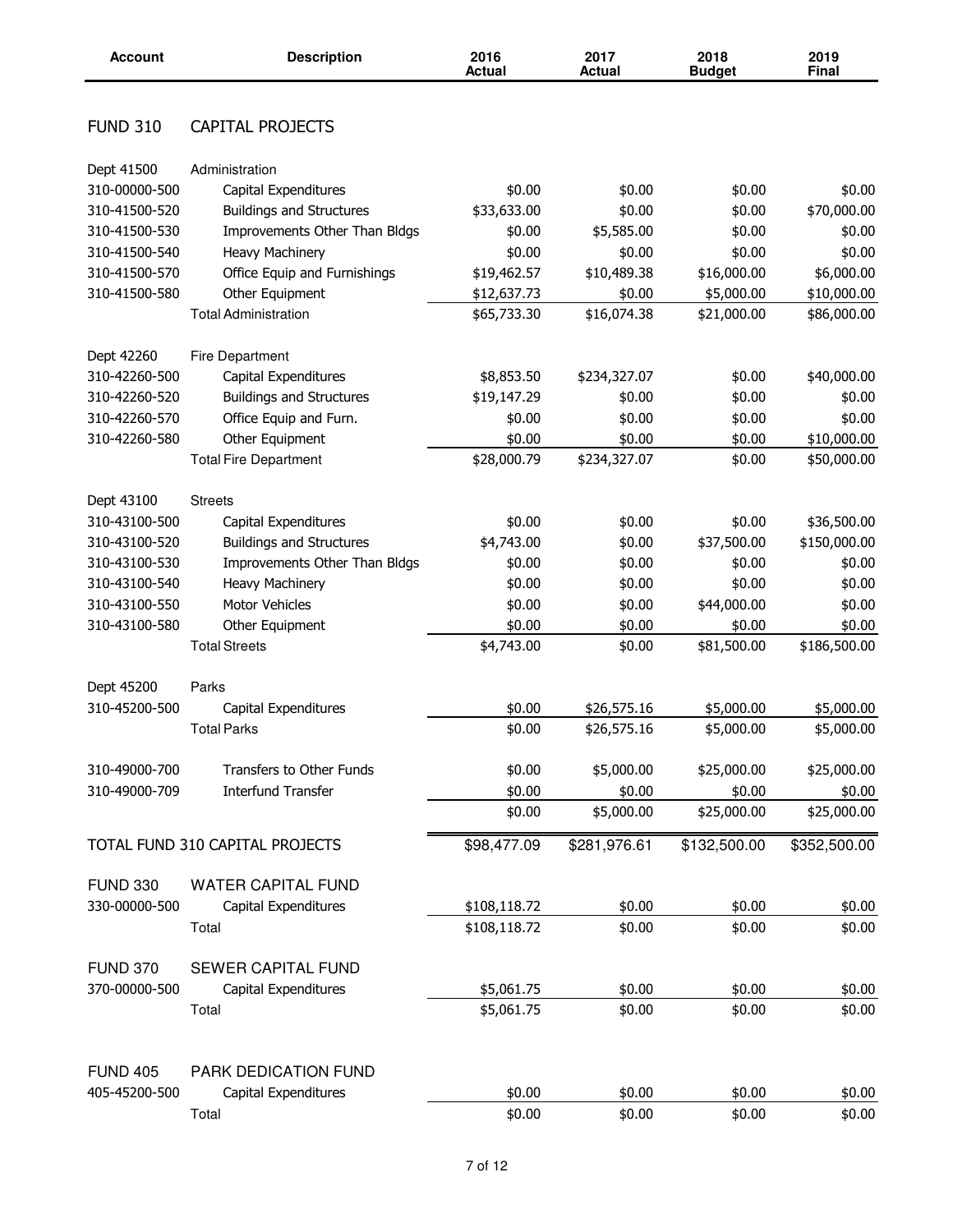| <b>Account</b>  | <b>Description</b>          | 2016<br><b>Actual</b> | 2017<br><b>Actual</b> | 2018<br><b>Budget</b> | 2019<br>Final |
|-----------------|-----------------------------|-----------------------|-----------------------|-----------------------|---------------|
|                 |                             |                       |                       |                       |               |
| <b>FUND 551</b> | 16 NORTH METRO GO           |                       |                       |                       |               |
| 551-60000-601   | <b>Bond Principal</b>       | \$3,311.50            | \$3,311.50            | \$3,401.00            | \$3,490.50    |
| 551-60000-611   | <b>Bond Interest</b>        | \$1,346.02            | \$767.02              | \$506.58              | \$438.56      |
| 551-60000-620   | Fiscal Agent s Fees         | \$0.00                | \$0.00                | \$195.38              | \$196.45      |
|                 | Total                       | \$4,657.52            | \$4,078.52            | \$4,102.96            | \$4,125.51    |
| <b>FUND 585</b> | 04 OAK LANE                 |                       |                       |                       |               |
| 585-60000-601   | <b>Bond Principal</b>       | \$15,000.00           | \$20,000.00           | \$20,000.00           | \$20,000.00   |
| 585-60000-611   | <b>Bond Interest</b>        | \$3,962.50            | \$3,200.00            | \$2,310.00            | \$1,400.00    |
| 585-60000-620   | Fiscal Agent s Fees         | \$450.00              | \$450.00              | \$450.00              | \$475.00      |
|                 | Total                       | \$19,412.50           | \$23,650.00           | \$22,760.00           | \$21,875.00   |
| <b>FUND 591</b> | <b>14 STREETS - VARIOUS</b> |                       |                       |                       |               |
| 591-60000-601   | <b>Bond Principal</b>       | \$8,222.00            | \$8,222.00            | \$6,900.00            | \$8,222.00    |
| 591-60000-611   | <b>Bond Interest</b>        | \$13,778.84           | \$11,805.88           | \$11,383.28           | \$13,457.36   |
| 591-60000-620   | Fiscal Agent s Fees         | \$320.00              | \$390.50              | \$379.50              | \$472.77      |
|                 | Total                       | \$22,320.84           | \$20,418.38           | \$18,662.78           | \$22,152.12   |
| <b>FUND 592</b> | <b>15 STREETS - VARIOUS</b> |                       |                       |                       |               |
| 592-60000-601   | <b>Bond Principal</b>       | \$0.00                | \$0.00                | \$0.00                | \$70,000.00   |
| 592-60000-611   | <b>Bond Interest</b>        | \$0.00                | \$0.00                | \$28,219.00           | \$36,750.00   |
| 592-60000-620   | Fiscal Agent s Fees         | \$0.00                | \$0.00                | \$450.00              | \$475.00      |
|                 | Total                       | \$0.00                | \$0.00                | \$28,669.00           | \$107,225.00  |
| <b>FUND 599</b> | POLICE BUILDING             |                       |                       |                       |               |
| 599-42110-601   | <b>Bond Principal</b>       | \$54,999.96           | \$55,000.00           | \$55,000.00           | \$55,000.00   |
| 599-42110-611   | <b>Bond Interest</b>        | \$4,092.48            | \$3,542.50            | \$2,921.25            | \$2,277.50    |
| 599-42110-620   | Fiscal Agent s Fees         | \$0.00                | \$0.00                | \$0.00                | \$0.00        |
|                 | Total                       | \$59,092.44           | \$58,542.50           | \$57,921.25           | \$57,277.50   |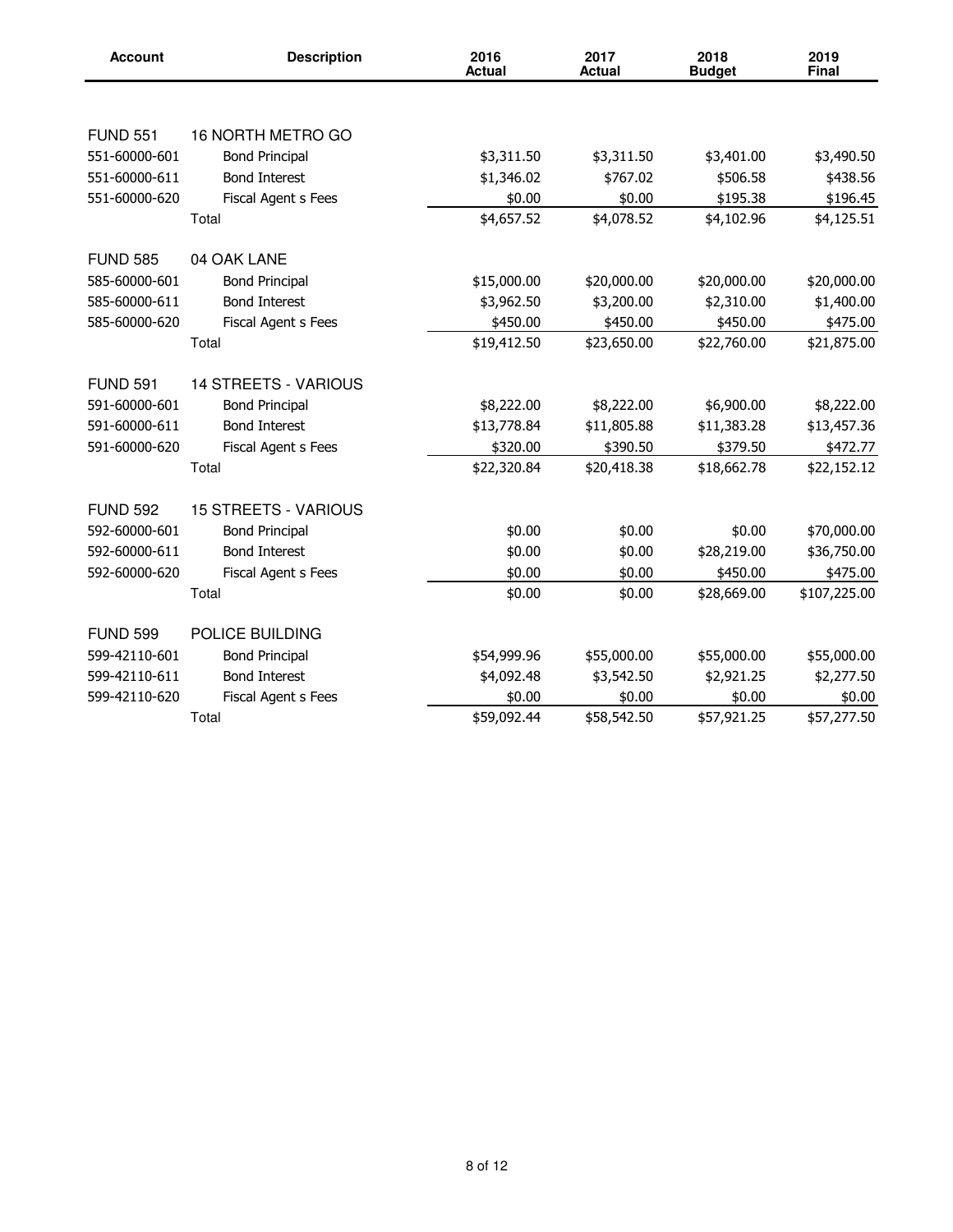| <b>Account</b>  | <b>Description</b>                 | 2016<br><b>Actual</b> | 2017<br><b>Actual</b> | 2018<br><b>Budget</b> | 2019<br>Final  |
|-----------------|------------------------------------|-----------------------|-----------------------|-----------------------|----------------|
| <b>FUND 609</b> | MUNICIPAL LIQUOR FUND              |                       |                       |                       |                |
| 609-00000-101   | Salaries & Wages                   | \$275,427.47          | \$282,395.26          | \$309,178.41          | \$326,311.56   |
| 609-00000-111   | Salaries Allocation                | \$29,323.36           | \$23,087.71           | \$0.00                | \$0.00         |
| 609-00000-121   | <b>PERA</b>                        | \$19,380.29           | \$21,240.78           | \$23,188.38           | \$24,473.37    |
| 609-00000-122   | FICA/Medicare                      | \$22,024.55           | \$23,815.72           | \$23,652.15           | \$24,962.83    |
| 609-00000-134   | ST/LT Disability Insurance         | \$1,837.55            | \$2,099.16            | \$2,800.00            | \$2,800.00     |
| 609-00000-150   | Worker s Comp                      | \$11,904.53           | \$7,291.32            | \$8,000.00            | \$16,800.00    |
| 609-00000-160   | Health/Dental Insurance            | \$30,881.16           | \$29,119.60           | \$50,800.00           | \$40,000.00    |
| 609-00000-200   | <b>Office Supplies</b>             | \$1,433.40            | \$1,321.56            | \$3,500.00            | \$3,500.00     |
| 609-00000-208   | Training and Instruction           | \$0.00                | \$55.00               | \$500.00              | \$500.00       |
| 609-00000-210   | <b>Operating Supplies</b>          | \$574.49              | \$818.05              | \$2,000.00            | \$2,000.00     |
| 609-00000-213   | Uniforms                           | \$0.00                | \$0.00                | \$700.00              | \$700.00       |
| 609-00000-230   | <b>Contracted Services</b>         | \$2,472.53            | \$4,456.71            | \$3,000.00            | \$3,000.00     |
| 609-00000-251   | Liquor Purchase                    | \$743,505.83          | \$727,802.83          | \$675,000.00          | \$750,000.00   |
| 609-00000-252   | Beer Purchase                      | \$1,176,377.58        | \$1,126,436.80        | \$1,200,000.00        | \$1,200,000.00 |
| 609-00000-253   | Wine Purchase                      | \$431,343.13          | \$378,039.75          | \$450,000.00          | \$450,000.00   |
| 609-00000-254   | Miscellaneous Purchase             | \$71,883.32           | \$30,945.60           | \$25,000.00           | \$25,000.00    |
| 609-00000-255   | Linen                              | \$2,245.29            | \$1,533.52            | \$2,200.00            | \$2,000.00     |
| 609-00000-256   | <b>Tobacco Products For Resale</b> | \$77,410.42           | \$111,955.19          | \$100,000.00          | \$100,000.00   |
| 609-00000-257   | <b>Ice For Resale</b>              | \$4,983.51            | \$8,250.27            | \$7,500.00            | \$7,500.00     |
| 609-00000-301   | Auditing/Acctg Services            | \$3,610.50            | \$3,805.50            | \$3,300.00            | \$3,300.00     |
| 609-00000-304   | Legal Fees                         | \$0.00                | \$0.00                | \$500.00              | \$500.00       |
| 609-00000-311   | <b>Safety Training Services</b>    | \$153.33              | \$0.00                | \$80.00               | \$0.00         |
| 609-00000-321   | Telephone                          | \$1,249.78            | \$345.93              | \$2,000.00            | \$2,000.00     |
| 609-00000-322   | Postage                            | \$1,146.77            | \$673.21              | \$1,200.00            | \$1,200.00     |
| 609-00000-327   | Annual Technology Maintenance      | \$915.71              | \$2,757.83            | \$2,000.00            | \$2,000.00     |
| 609-00000-329   | Cable/Internet                     | \$1,603.92            | \$1,591.58            | \$1,500.00            | \$1,500.00     |
| 609-00000-340   | Advertising                        | \$7,044.55            | \$2,254.50            | \$7,500.00            | \$7,500.00     |
| 609-00000-361   | General Liability Ins              | \$7,316.00            | \$6,655.00            | \$10,000.00           | \$12,000.00    |
| 609-00000-381   | <b>Electric Utilities</b>          | \$21,312.68           | \$19,846.41           | \$20,000.00           | \$20,000.00    |
| 609-00000-382   | Water/Sewer Utilities              | \$1,024.05            | \$767.98              | \$1,200.00            | \$1,200.00     |
| 609-00000-383   | <b>Gas Utilities</b>               | \$2,003.85            | \$2,754.58            | \$5,000.00            | \$5,000.00     |
| 609-00000-384   | Refuse/Garbage Disposal            | \$1,024.13            | \$1,027.83            | \$1,000.00            | \$1,000.00     |
| 609-00000-385   | <b>Building Security</b>           | \$107.07              | \$192.27              | \$1,000.00            | \$5,000.00     |
| 609-00000-400   | General Maintenance                | \$1,697.34            | \$1,547.20            | \$12,500.00           | \$6,000.00     |
| 609-00000-401   | Repair Buildings                   | \$8,565.57            | \$4,386.67            | \$3,000.00            | \$5,000.00     |
| 609-00000-404   | Repair Machinery/Equipment         | \$2,611.55            | \$5,198.41            | \$3,000.00            | \$3,000.00     |
| 609-00000-405   | Depreciation                       | \$42,538.73           | \$44,376.67           | \$42,539.00           | \$32,378.64    |
| 609-00000-411   | Culligan                           | \$80.47               | \$139.98              | \$200.00              | \$200.00       |
| 609-00000-430   | Miscellaneous                      | \$381.11              | \$798.18              | \$100.00              | \$670.00       |
| 609-00000-431   | <b>NSF Fees</b>                    | \$287.75              | \$0.00                | \$100.00              | \$0.00         |
| 609-00000-433   | Dues and Subscriptions             | \$1,040.00            | \$2,220.00            | \$1,500.00            | \$1,500.00     |
| 609-00000-438   | Real Estate Taxes                  | \$172.86              | \$172.86              | \$200.00              | \$200.00       |
| 609-00000-440   | <b>Bank Charges</b>                | \$54,691.84           | \$49,537.70           | \$52,000.00           | \$52,000.00    |
| 609-00000-500   | Capital Expenditures               | \$9,185.00            | \$4,642.50            | \$10,000.00           | \$40,000.00    |
| 609-00000-604   | Lease Hold Principal               | \$49,648.00           | \$49,647.80           | \$52,044.24           | \$54,556.36    |
| 609-00000-614   | Lease Hold Interest                | \$14,741.69           | \$12,455.60           | \$10,059.16           | \$7,547.04     |
| 609-00000-700   | Transfers to Other Funds           | \$75,000.00           | \$75,000.00           | \$85,000.00           | \$120,000.00   |
| 609-41900-230   | <b>IT Services</b>                 | \$0.00                | \$0.00                | \$1,950.00            | \$2,200.00     |
| 609-49440-129   | Pension Expense                    | \$18,598.00           | \$9,620.00            | \$0.00                | \$0.00         |
| TOTAL FUND 609  |                                    | \$3,230,760.66        | \$3,083,081.02        | \$3,217,491.34        | \$3,366,999.80 |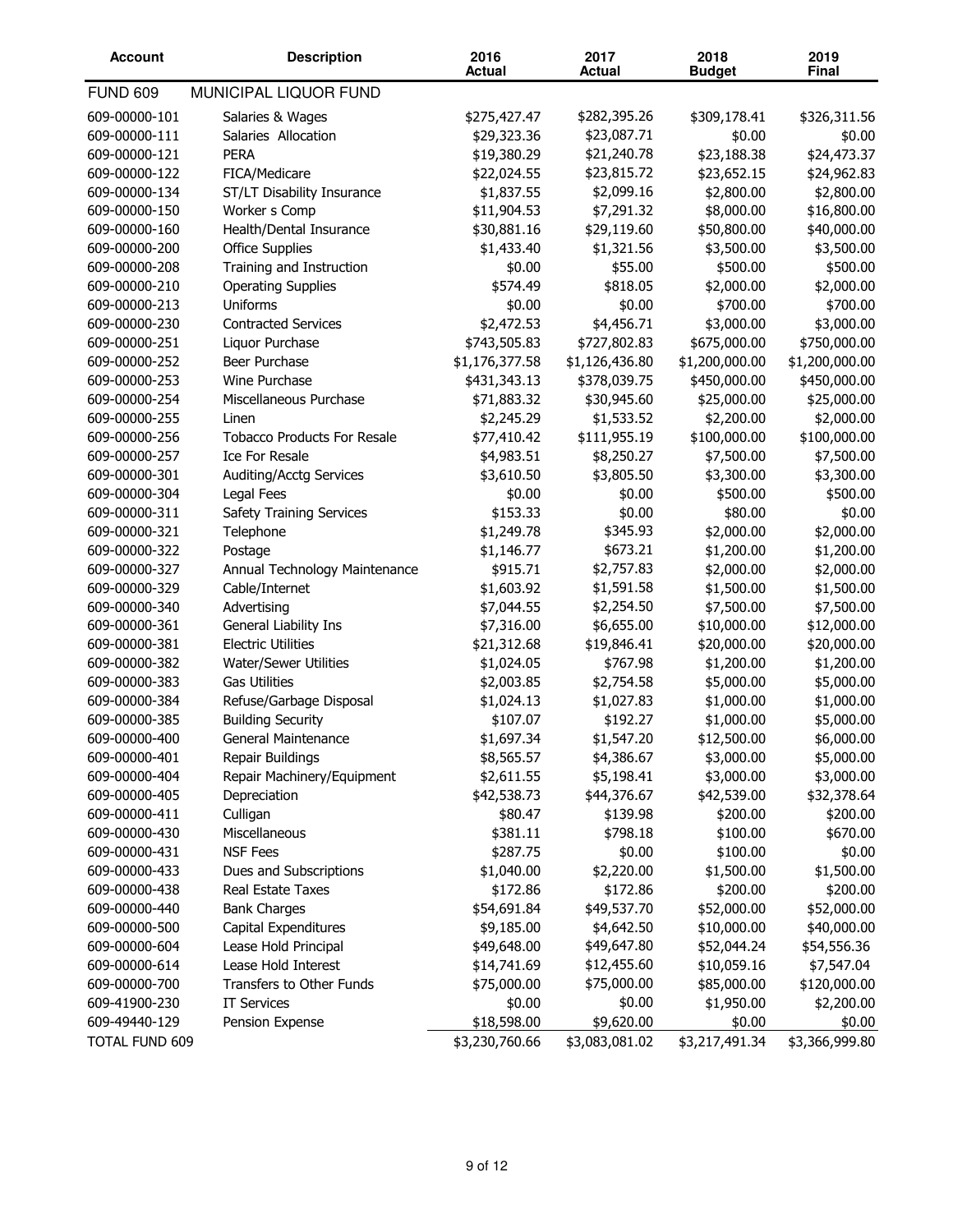| <b>Account</b>  | <b>Description</b>              | 2016<br><b>Actual</b> | 2017<br><b>Actual</b> | 2018<br><b>Budget</b> | 2019<br>Final |
|-----------------|---------------------------------|-----------------------|-----------------------|-----------------------|---------------|
| <b>FUND 651</b> | <b>STORM SEWER</b>              |                       |                       |                       |               |
| 651-00000-101   | Salaries and Wages              | \$0.00                | \$0.00                | \$11,464.55           | \$11,987.32   |
| 651-00000-111   | Salaries Allocation             | \$12,567.15           | \$11,544.09           | \$0.00                | \$0.00        |
| 651-00000-121   | <b>PERA</b>                     | \$0.00                | \$836.83              | \$859.84              | \$899.05      |
| 651-00000-122   | FICA/Medicare                   | \$0.00                | \$860.61              | \$877.04              | \$917.03      |
| 651-00000-175   | Clothing Allowance              | \$82.19               | \$48.00               | \$48.00               | \$48.00       |
| 651-00000-208   | Training and Instruction        | \$13.75               | \$40.00               | \$100.00              | \$100.00      |
| 651-00000-210   | <b>Operating Supplies</b>       | \$37.22               | \$0.00                | \$500.00              | \$500.00      |
| 651-00000-212   | Gas & Oil                       | \$378.53              | \$504.73              | \$720.00              | \$720.00      |
| 651-00000-213   | <b>Uniforms</b>                 | \$0.00                | \$0.00                | \$700.00              | \$48.00       |
| 651-00000-217   | <b>Education Reimbursement</b>  | \$0.00                | \$0.00                | \$90.00               | \$90.00       |
| 651-00000-221   | <b>Equipment Parts</b>          | \$0.00                | \$0.00                | \$360.00              | \$0.00        |
| 651-00000-222   | Tires                           | \$0.00                | \$37.12               | \$72.00               | \$0.00        |
| 651-00000-230   | <b>IT Services</b>              | \$0.00                | \$0.00                | \$975.00              | \$1,100.00    |
| 651-00000-240   | Small Tools and Minor Equip     | \$466.34              | \$0.00                | \$540.00              | \$540.00      |
| 651-00000-301   | Auditing/Acctg Services         | \$5,944.50            | \$2,537.00            | \$1,100.00            | \$1,100.00    |
| 651-00000-303   | <b>Engineering Fees</b>         | \$12,229.00           | \$12,152.00           | \$15,000.00           | \$15,000.00   |
| 651-00000-311   | <b>Safety Training Services</b> | \$521.33              | \$0.00                | \$272.00              | \$80.00       |
| 651-00000-321   | Telephone                       | \$347.45              | \$207.36              | \$180.00              | \$180.00      |
| 651-00000-322   | Postage                         | \$354.20              | \$179.51              | \$320.00              | \$240.00      |
| 651-00000-327   | Annual Technology Maintenance   | \$0.00                | \$39.75               | \$100.00              | \$100.00      |
| 651-00000-381   | <b>Electric Utilities</b>       | \$726.94              | \$1,689.80            | \$1,100.00            | \$1,200.00    |
| 651-00000-382   | Water/Sewer Utilities           | \$44.82               | \$15.58               | \$39.00               | \$39.00       |
| 651-00000-383   | <b>Gas Utilities</b>            | \$296.27              | \$422.47              | \$390.00              | \$390.00      |
| 651-00000-384   | Refuse/Garbage Disposal         | \$150.82              | \$115.82              | \$150.00              | \$150.00      |
| 651-00000-400   | General Maintenance             | \$930.80              | \$70.25               | \$1,000.00            | \$1,000.00    |
| 651-00000-401   | Repair Buildings                | \$45.00               | \$0.00                | \$300.00              | \$300.00      |
| 651-00000-404   | Repair Machinery/Equipment      | \$233.46              | \$0.00                | \$1,500.00            | \$1,500.00    |
| 651-00000-405   | Depreciation                    | \$2,472.76            | \$2,468.77            | \$2,473.00            | \$2,473.00    |
| 651-00000-420   | Sewer Cleaning/Televising       | \$0.00                | \$0.00                | \$0.00                | \$5,000.00    |
| 651-00000-430   | Miscellaneous                   | \$138.84              | \$0.00                | \$0.00                | \$0.00        |
| 651-00000-601   | <b>Bond Principal</b>           | \$0.00                | \$2,900.00            | \$3,100.00            | \$1,778.00    |
| 651-00000-611   | <b>Bond Interest</b>            | \$2,969.66            | \$4,811.97            | \$5,114.23            | \$2,933.26    |
| 651-00000-620   | Fiscal Agent s Fees             | \$130.00              | \$159.50              | \$170.50              | \$102.24      |
| 651-49440-129   | Pension Expense                 | \$611.00              | \$291.00              | \$500.00              | \$500.00      |
|                 |                                 | \$41,692.03           | \$41,932.16           | \$50,115.15           | \$51,014.89   |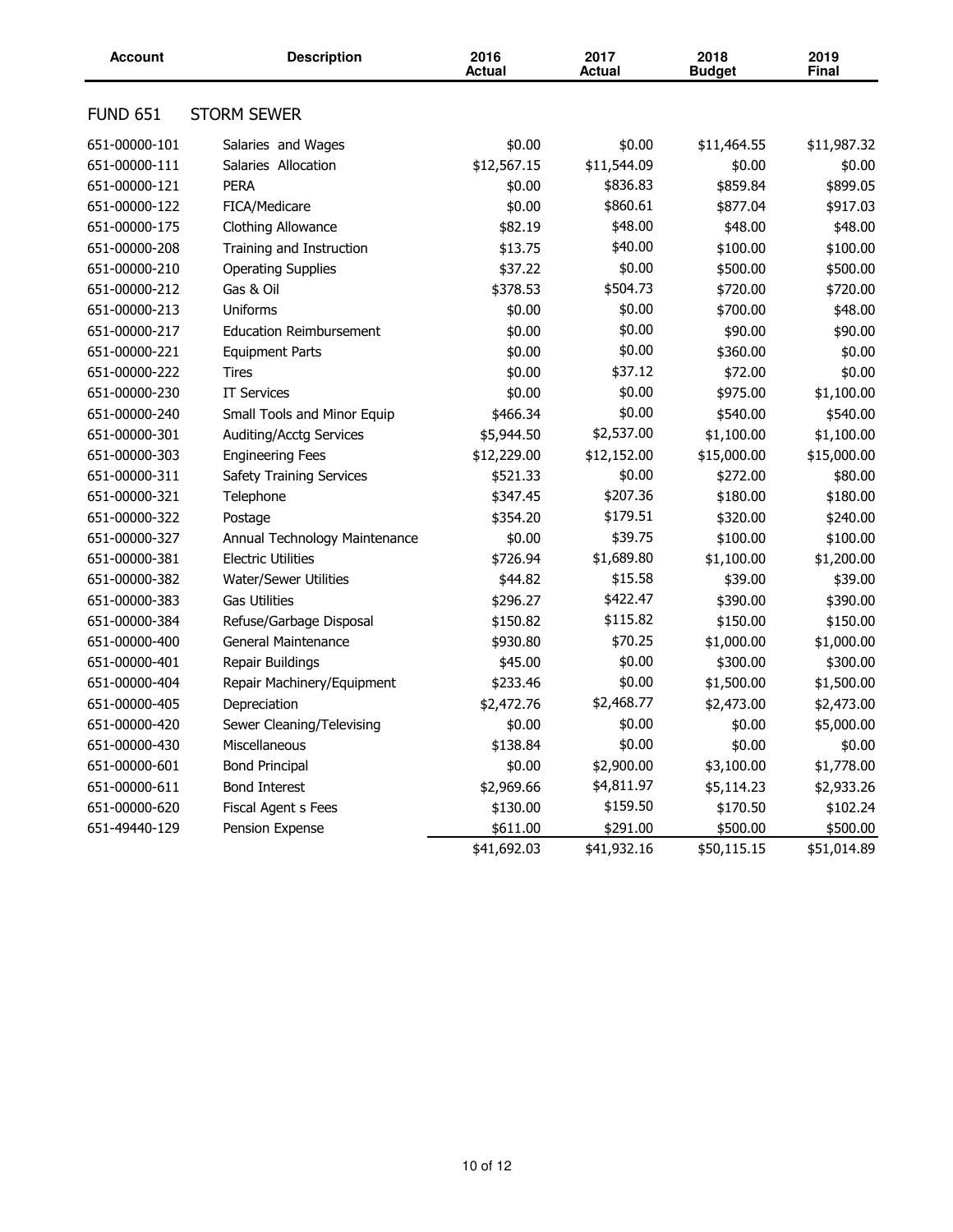| <b>Account</b>                 | <b>Description</b>                            | 2016<br><b>Actual</b>  | 2017<br><b>Actual</b> | 2018<br><b>Budget</b>  | 2019<br>Final          |
|--------------------------------|-----------------------------------------------|------------------------|-----------------------|------------------------|------------------------|
| <b>FUND 730</b>                | <b>WATER FUND</b>                             |                        |                       |                        |                        |
| 730-00000-101                  | Salaries and Wages                            | \$0.00                 | \$0.00                | \$59,089.15            | \$61,719.67            |
| 730-00000-111                  | Salaries Allocation                           | \$71,213.81            | \$64,681.16           | \$0.00                 | \$0.00                 |
| 730-00000-121                  | <b>PERA</b>                                   | \$0.00                 | \$4,684.48            | \$4,431.69             | \$4,628.98             |
| 730-00000-122                  | FICA/Medicare                                 | \$0.00                 | \$4,815.86            | \$4,520.32             | \$4,721.55             |
| 730-00000-150                  | Worker s Comp                                 | \$531.53               | \$657.83              | \$960.00               | \$840.00               |
| 730-00000-175                  | Clothing Allowance                            | \$369.88               | \$216.00              | \$216.00               | \$216.00               |
| 730-00000-208                  | Training and Instruction                      | \$153.63               | \$160.00              | \$400.00               | \$400.00               |
| 730-00000-210                  | <b>Operating Supplies</b>                     | \$414.09               | \$314.20              | \$1,500.00             | \$1,500.00             |
| 730-00000-212                  | Gas & Oil                                     | \$1,026.12             | \$1,990.56            | \$2,000.00             | \$2,000.00             |
| 730-00000-213                  | Uniforms                                      | \$0.00                 | \$0.00                | \$700.00               | \$216.00               |
| 730-00000-216                  | Chemicals                                     | \$16,012.85            | \$17,896.23           | \$15,000.00            | \$15,000.00            |
| 730-00000-217                  | <b>Education Reimbursement</b>                | \$0.00                 | \$0.00                | \$0.00                 | \$0.00                 |
| 730-00000-221                  | <b>Equipment Parts</b>                        | \$30.00                | \$0.00                | \$800.00               | \$800.00               |
| 730-00000-222                  | <b>Tires</b>                                  | \$0.00                 | \$167.06              | \$324.00               | \$0.00                 |
| 730-00000-228                  | Gopher State One Call                         | \$312.88               | \$332.80              | \$500.00               | \$500.00               |
| 730-41900-230                  | <b>IT Services</b>                            | \$0.00                 | \$0.00                | \$1,950.00             | \$2,200.00             |
| 730-00000-240                  | Small Tools and Minor Equip                   | \$466.33               | \$0.00                | \$2,430.00             | \$2,430.00             |
| 730-00000-301                  | Auditing/Acctg Services                       | \$6,954.00             | \$5,074.00            | \$4,400.00             | \$4,400.00             |
| 730-00000-303                  | <b>Engineering Fees</b>                       | \$11,294.72            | \$10,656.88           | \$1,000.00             | \$1,000.00             |
| 730-00000-306                  | <b>Water Testing</b>                          | \$1,312.65             | \$1,350.00            | \$1,300.00             | \$1,400.00             |
| 730-00000-309                  | EDP, Software and Design                      | \$942.00               | \$216.00              | \$250.00               | \$250.00               |
| 730-00000-311                  | <b>Safety Training Services</b>               | \$521.33               | \$0.00                | \$272.00               | \$320.00               |
| 730-00000-312                  | <b>Wellhead Protection</b>                    | \$0.00                 | \$0.00                | \$1,000.00             | \$0.00                 |
| 730-00000-321                  | Telephone                                     | \$857.92               | \$557.45              | \$810.00               | \$810.00               |
| 730-00000-322                  | Postage                                       | \$1,188.46             | \$746.65              | \$1,200.00             | \$1,600.00             |
| 730-00000-327                  | Annual Technology Maintenance                 | \$196.00               | \$1,878.03            | \$2,000.00             | \$2,300.00             |
| 730-00000-351                  | Legal Notices Publishing                      |                        | \$0.00                | \$0.00                 | \$700.00               |
| 730-00000-361                  | General Liability Ins                         | \$0.00<br>\$546.49     | \$556.00              | \$600.00               | \$600.00               |
| 730-00000-381                  | <b>Electric Utilities</b>                     | \$11,341.40            | \$4,970.98            | \$5,400.00             | \$5,400.00             |
|                                |                                               |                        | \$69.98               |                        |                        |
| 730-00000-382<br>730-00000-383 | Water/Sewer Utilities<br><b>Gas Utilities</b> | \$121.64<br>\$787.83   | \$902.90              | \$175.50<br>\$1,755.00 | \$175.50<br>\$1,755.00 |
| 730-00000-384                  | Refuse/Garbage Disposal                       | \$528.09               | \$520.29              | \$675.00               | \$675.00               |
| 730-00000-400                  | General Maintenance                           | \$464.13               | \$1,816.76            | \$1,000.00             | \$1,000.00             |
| 730-00000-401                  | Repair Buildings                              | \$791.92               | \$1,200.00            | \$500.00               | \$500.00               |
| 730-00000-404                  | Repair Machinery/Equipment                    | \$1,358.52             | \$1,947.00            | \$4,000.00             | \$4,000.00             |
|                                |                                               |                        | \$27,968.35           | \$22,058.00            |                        |
| 730-00000-405<br>730-00000-430 | Depreciation<br>Miscellaneous                 | \$11,055.35            | \$2,186.04            |                        | \$27,968.35            |
|                                |                                               | \$2,312.26<br>\$278.00 | \$288.00              | \$1,000.00             | \$2,000.00             |
| 730-00000-433                  | Dues and Subscriptions                        |                        | \$0.00                | \$275.00               | \$275.00               |
| 730-00000-500                  | Capital Expenditures                          | \$0.00                 |                       | \$31,000.00            | \$3,500.00             |
| 730-00000-601                  | <b>Bond Principal</b>                         | \$0.00                 | \$20,000.00           | \$25,000.00            | \$25,000.00            |
| 730-00000-611                  | <b>Bond Interest</b>                          | \$8,675.50             | \$8,179.50            | \$7,793.75             | \$7,095.00             |
| 730-00000-620                  | Fiscal Agent s Fees                           | \$185.00               | \$225.00              | \$275.00               | \$150.00               |
| 730-49440-129                  | Pension Expense                               | \$3,460.00             | \$1,638.00            | \$6,000.00             | \$6,000.00             |
|                                | <b>Total Water Fund</b>                       | \$155,704.33           | \$188,863.99          | \$214,560.41           | \$196,046.05           |